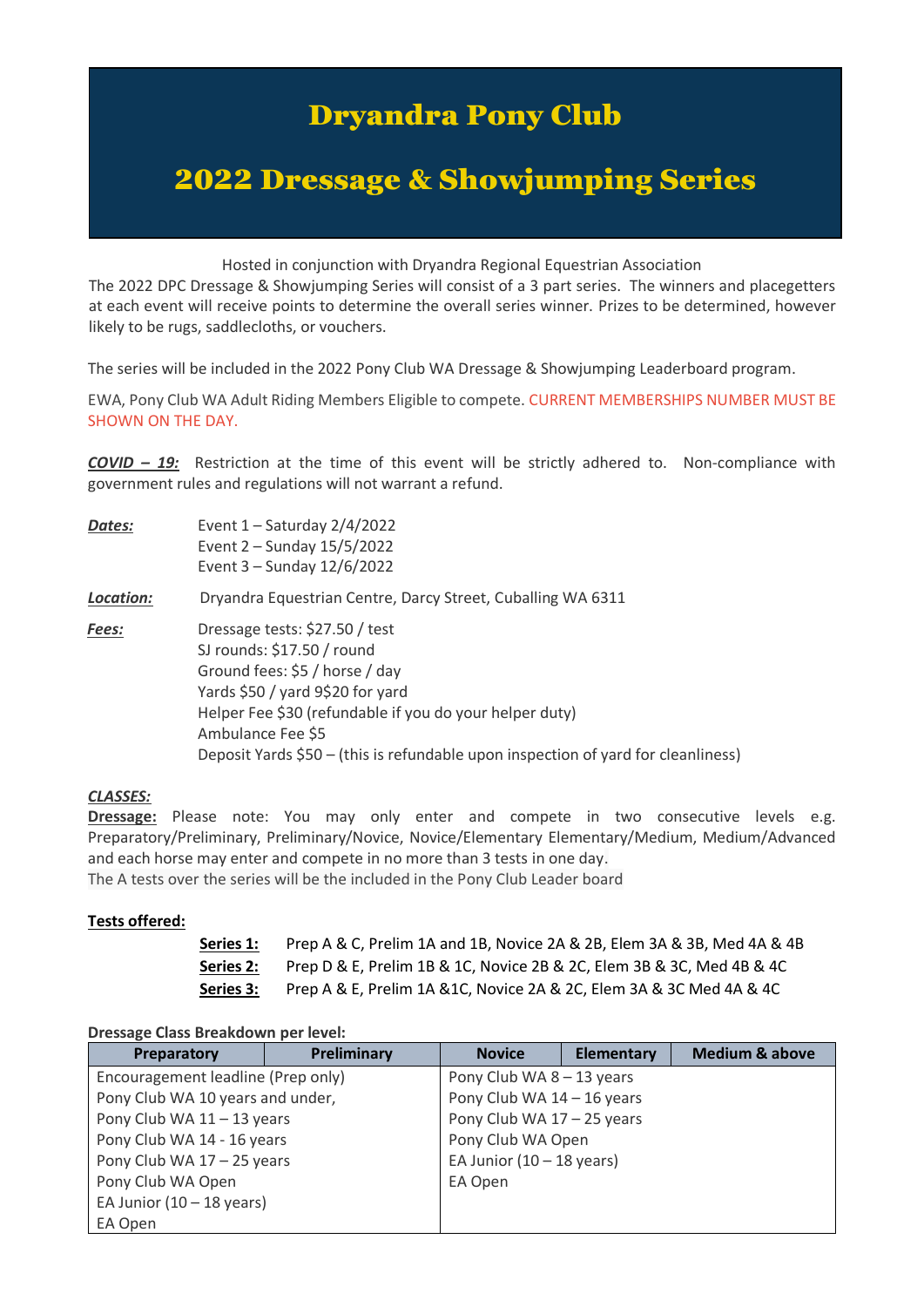**Classes Showjumping:** Combinations can only compete at 3 consecutive heights at each event. This means you cannot skip a height.

There will be no non-competitive rounds available so you cannot jump the same height twice on the same horse.

| <b>Ring 1</b>                     | <b>Breakdown per height</b>                                                                                                 |  |  |
|-----------------------------------|-----------------------------------------------------------------------------------------------------------------------------|--|--|
| 30cm Optimum time Leadline        | Pony Club Member (not PC open)<br>Pony Club WA Open                                                                         |  |  |
| 30cm Optimum time                 |                                                                                                                             |  |  |
| 40cm Optimum time                 |                                                                                                                             |  |  |
| 50cm Optimum time                 | EA Open                                                                                                                     |  |  |
| 60cm Optimum time                 |                                                                                                                             |  |  |
| <b>Ring 2</b><br>to follow ring 1 |                                                                                                                             |  |  |
| 65cm AM7                          | Pony Club Member 12 years and under                                                                                         |  |  |
| 75cm AM7                          | Pony Club Member 13 - 16 years<br>Pony Club Member17 - 24 years<br>Pony Club Open<br>EA Junior $(10 - 18$ years)<br>EA Open |  |  |
| 80 cm AM7                         |                                                                                                                             |  |  |
| 90cm AM7                          |                                                                                                                             |  |  |
| 100cm AM7                         |                                                                                                                             |  |  |

**Enquiries:** To event secretary: Linda Page, [taizer@westnet.com.au.](mailto:taizer@westnet.com.au)

## **RULES OF THE SERIES:**

The event will be conducted in accordance with the Pony Club Australia National Rules, EA National Dressage Rules & EA National Showjump rules 2022. Riders must be insured through Pony Club Western Australia. Pony Club WA and Open Pony Club WA (riders only 18+), or EWA.

Series points will be allocated from  $1<sup>st</sup>$  to  $6<sup>th</sup>$  place for each of the categories and will be allocated as follows:

 $1<sup>st</sup>$ 7 points  $2<sub>nd</sub>$ 6 points **3rd** 5 points  $4<sup>th</sup>$ 4 points  $5<sup>th</sup>$ 3 points  $6<sup>th</sup>$ 2 points

**Competitors must compete in 2 or more events to be eligible for the series and must ride at the final event where place getters will be announced. Judges decision is final.**

Organisers reserve the right to amend/ join classes as required and have the absolute discretion to refuse entry to, or eject any competitor from any class, event or series for any reason. Organisers reserve the right to reschedule any event.

Organisers reserve the right to determine and amend prizes (including rugs) for each and any class, event or the series according to the level of entries or any other reason.

Points are allocated based on horse/rider combination. Series placegetters will be announced at the final event on June 2022.

**General:** The Dryandra Pony Club and its committee, judges, helpers etc, will not be liable in any way for loss, damage, injury or illness to horses, owners, riders or spectators. Entry is at your own risk.

All riders MUST wear approved safety helmets at all times. Please familiarise yourself with the EA dressage rules prior to attending.

There will be a canteen will be available.